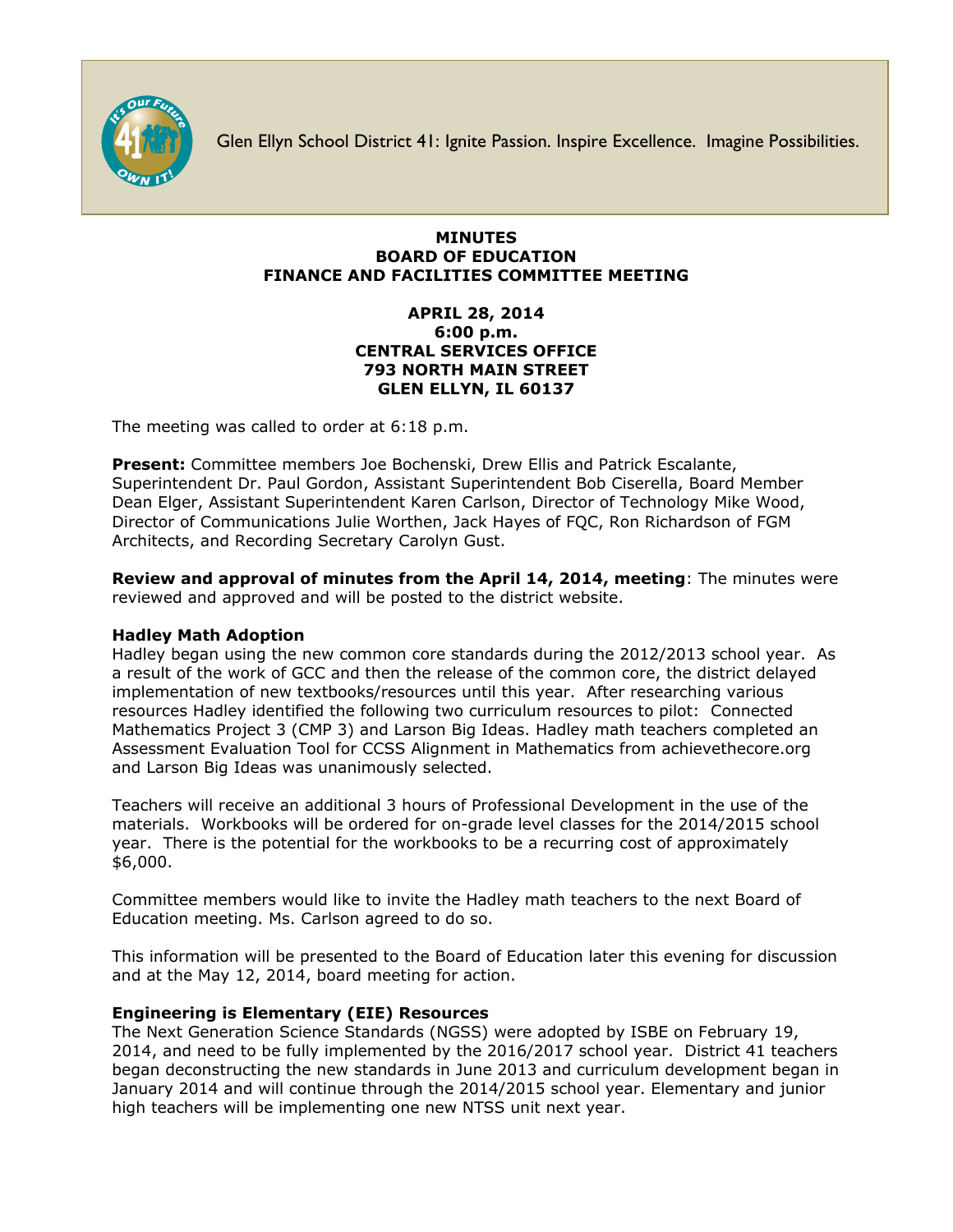This information will be presented to the Board of Education later this evening for discussion and at the May 12, 2014, board meeting for action.

## **Hadley Book Room Resources**

For numerous years, Hadley Junior High School has had a Book Room by which it offers enrichment and intervention through the use of text sets. They are mostly teacher resources to complement the curriculum. The Book Room is understocked in STEM texts targeting Hadley's at-risk readers and aligned to the new NGSS, as well as inadequate in its coverage of the social studies themes across the grade levels. The administration's recommendation is intended to be the first step in rectifying these lapses and broadening the availability of leveled texts for Social Studies, Science, and exploratory teachers at Hadley.

This information will be presented to the Board of Education later this evening for discussion and at the May 12, 2014, board meeting for action.

#### **Amended 2013-2014 School District Budget**

The 2013-2014 budget was adopted by the Board of Education on August 12, 2013. The district is required by Illinois School Code to file an amended budget when specific line item revenues or expenditures exceed their budgeted amount by 10 percent or greater. District 41 exceeded two such line items in the current fiscal year.

As a result of the capital borrowing plan and expenditures associated with the elementary school additions, the district moved from an estimated surplus of \$150,807 to a surplus of \$6,044,876. The fund balance increase will be included in the 2014-15 school district budget, when a substantial deficit will be incurred.

Overall expenditures increased by \$1,105,930 and are made up of the following amounts:

- Salaries, benefits, supplies/materials, capital equipment and other expenditures have increased minimally
- Purchased services have increased as a result of increased professional fees and services associated with transportation. Transportation has significantly increased as a result of the district's Choice routes and transportation of district homeless students which is required by Illinois law. Also, the district has received its final grant allocations which necessitated reallocation of certain funds

This information will be presented for discussion and posting approval at the May 12, 2014, Board of Education meeting. Approval of the amended budget is scheduled for the June 23, 2014, meeting.

#### **Tentative 2014-2015 School District Budget**

This information is provided to the Board of Education as a tool to navigate the budget document, show its relationship to the district's Long Range Plan, Vision and Mission Statements and provide a clear understanding of the budget in context with school district finance laws. It is intended as a "first blush" of the overall budget with the more detailed building and department budgets scheduled to be presented at the May 12, 2014, committee meeting. The budget is required to be filed with the State of Illinois by the end of